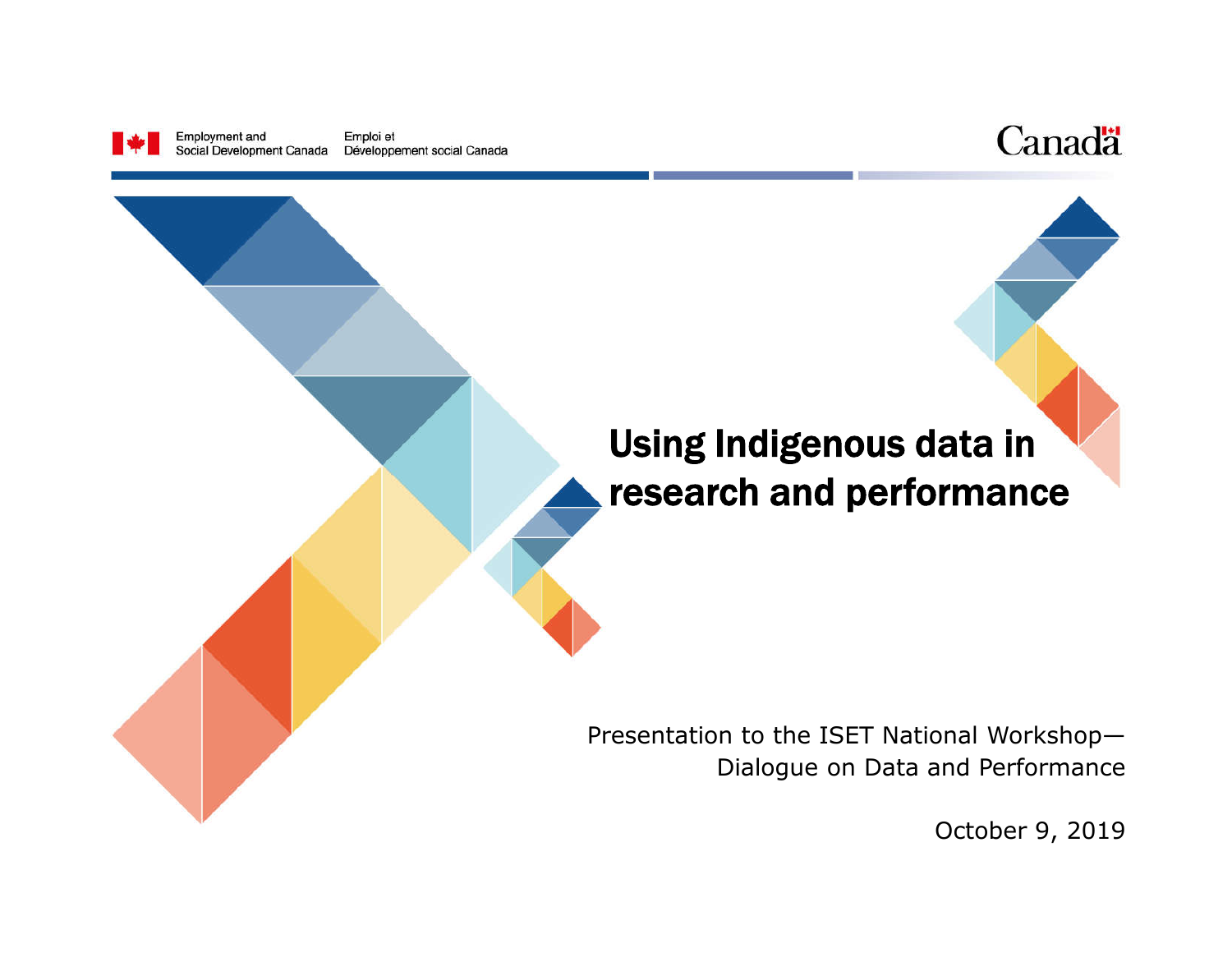# Outline/Introduction

- Performance indicators
- ESDC research and evaluations
- Examples of research

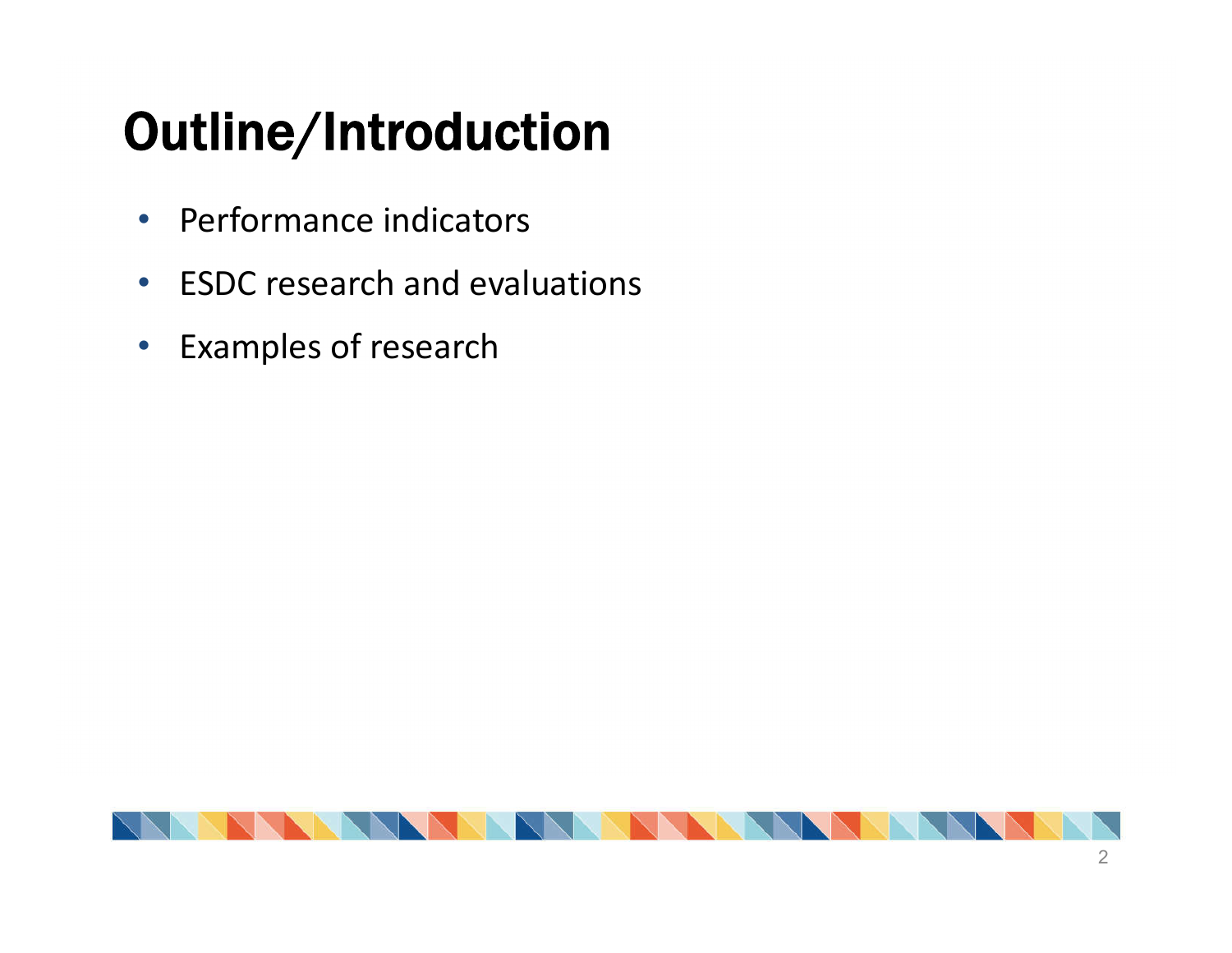## Performance indicators - a primer

- Measuring "success" many dimensions and definitions
	- Need to understand what is important to organizations, clients, and communities (co-development)
	- Must reflect objectives in logic model but also visions, historical self- understanding of communities rather than success of government programs
	- Rarely a single goal or a single measure
	- Can be qualitative or quantitative, ideally both
- Performance for skills and employment can be especially challenging—e.g., are clients improving their skills?
- Regardless of definition, must collect relevant information to measure intended outcomes
- Data collected for program administrative purposes can be used for a range of purposes—e.g., formal evaluation, reporting, outcomes analysis, program monitoring, general research
	- Integrating with other datasets is another possibility for expanding what can be done with administrative data

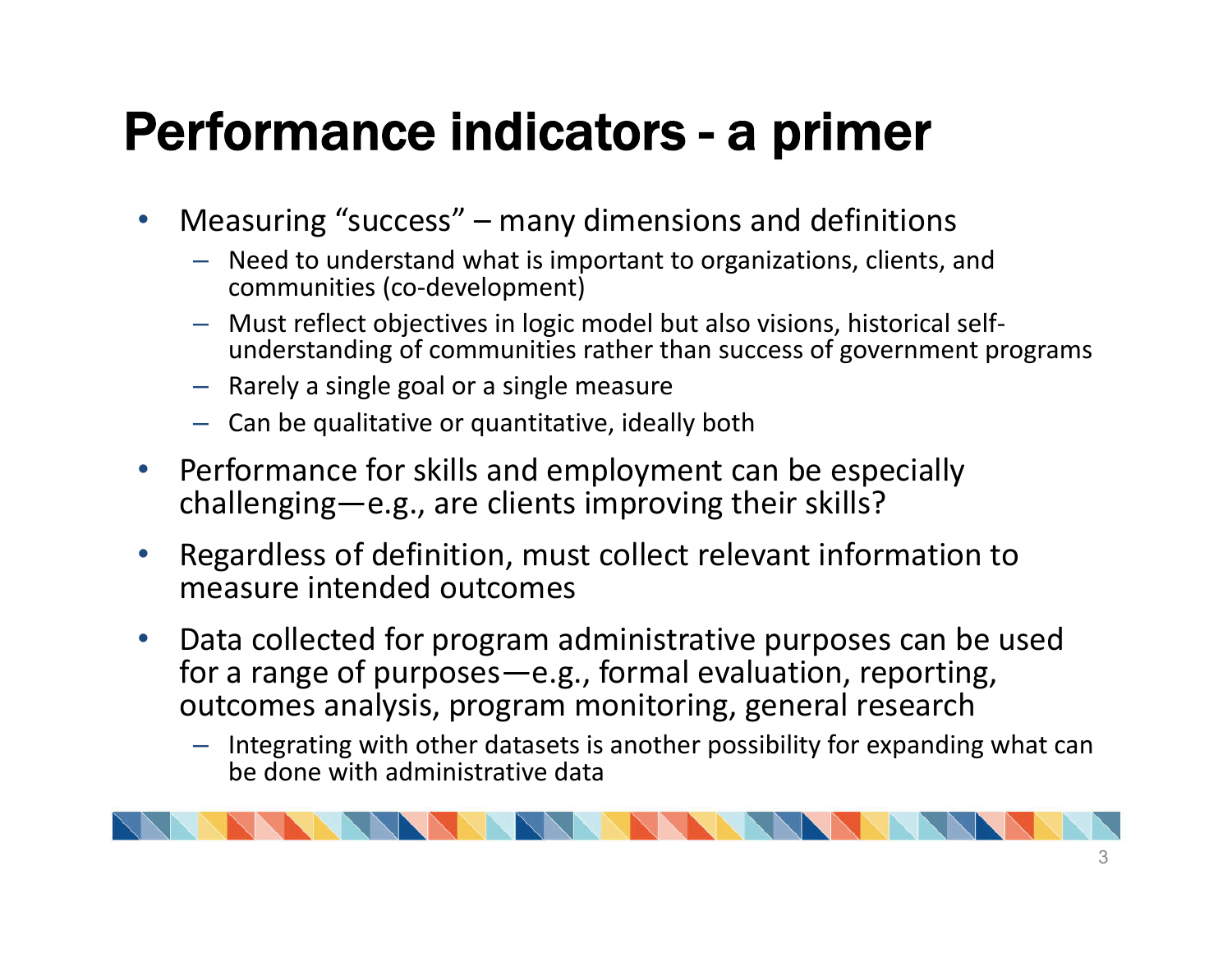## Recent research and evaluations

#### **Indigenous Labour Market Information**

- Quarterly Indigenous labour force reports based on the Labour Force Survey (ongoing since 2015)
- On-reserve Pilot LMI Survey and Skills Inventory (ongoing)
- Qualitative Assessment of Indigenous Financial Activities 2017-18

#### **Indigenous Training and Education**

- Leveraging administrative data to improve Aboriginal Skills and Employment Training Strategy (MAR 2016-17)
- Strategies to Ease Access to Postsecondary Education for Indigenous Students (ongoing)
- Indigenous Perspectives on Education Savings 2018-19
- Evaluation of the Aboriginal Skills and Employment Training Strategy and the Skills and Partnership Fund (forthcoming 2019)

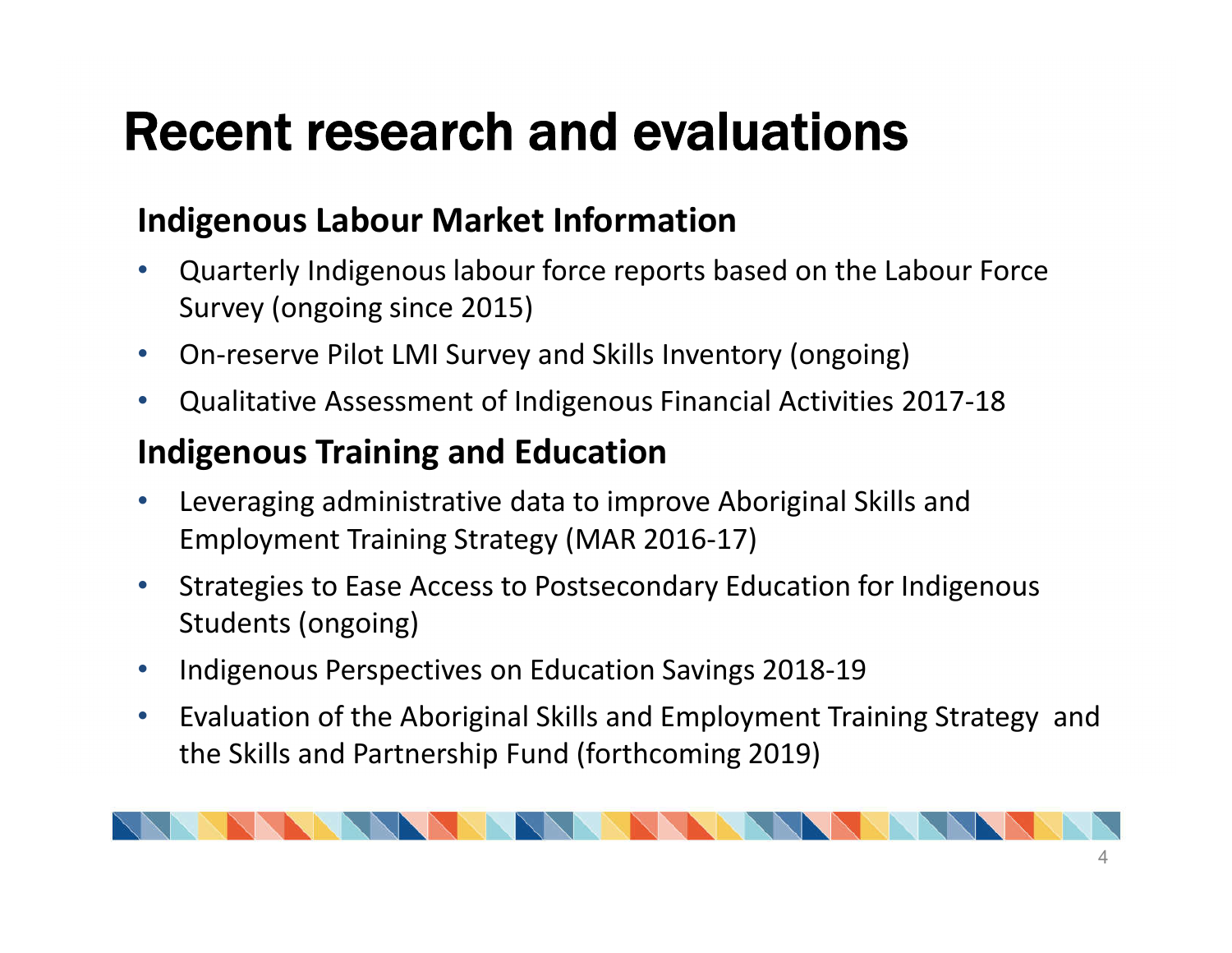## EXAMPLE: EI MAR study-leveraging program administrative data to improve ASETS

This supplemental study, prepared for the 2016-17 EI MAR, examined the labour market outcomes of ASETS participants before and after their participation in the program.

- ASETS participants from the study period generally saw **improved labour market outcomes** following program participation.
- Compared with the pre-program level in all cohorts (2006 to 2012), we found that:
	- Post-program average earnings were higher than pre-program levels—on average, an increase of 35.7% across cohorts.
	- Post-program incidence of having employment earnings increased by 8.5pp, with some variation across cohorts.
	- The proportion of participants who received EI benefits increased by 2.9pp. The average number of weeks on EI also increased by about 28.2%, suggesting improved attachment to the labour market.
	- The proportion of participants who paid EI premiums tipped upward by 0.6pp. However, the amount of EI premiums paid per year per client increased by 34.2%, with some variation across cohorts.

*\*About one-third (36.9%) of ASETS participants were EI clients; the rest (63.1%) were Consolidated Revenue Fund (CRF) clients*